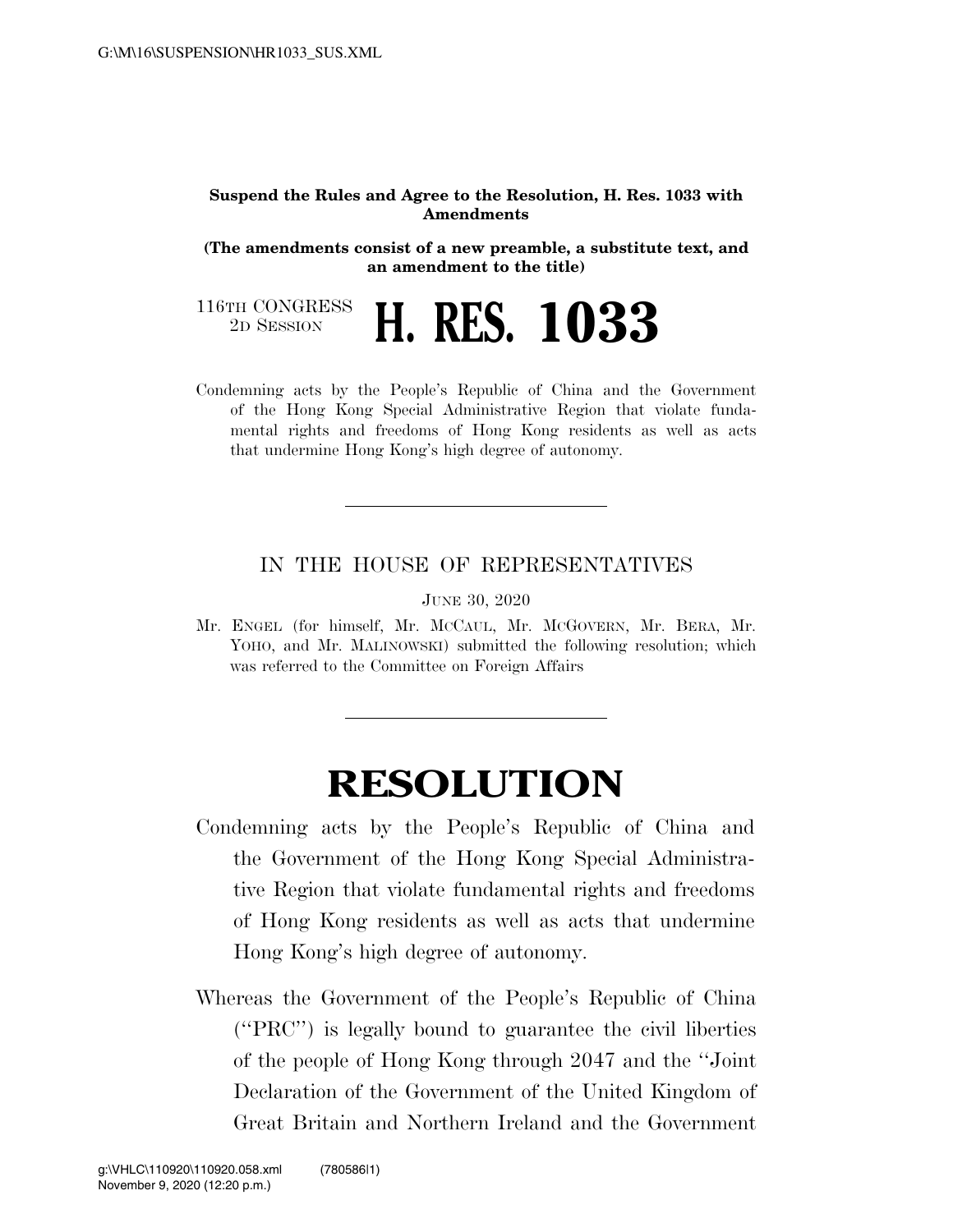of the People's Republic of China on the Question of Hong Kong'' (hereafter the ''Joint Declaration''), in which the People's Republic of China committed that for 50 years, the basic policies would remain unchanged, including keeping the ''social and economic systems in Hong Kong'' unchanged;

- Whereas Article 39 of the Basic Law of Hong Kong mandates that: ''The provisions of the International Covenant on Civil and Political Rights, the International Covenant on Economic, Social and Cultural Rights, and international labour conventions as applied to Hong Kong shall remain in force and shall be implemented through the laws of the Hong Kong Special Administrative Region.'';
- Whereas the Joint Declaration states that ''Rights and freedoms, including those of the person, of speech, of the press, of assembly, of association, of travel, of movement, of correspondence, of strike, of choice of occupation, of academic research and of religious belief will be ensured by law in the Hong Kong Special Administrative Region'' and that those rights are reiterated in Chapter III of the Basic Law;
- Whereas Chapter III of the Basic Law of Hong Kong guarantees Hong Kong residents other specific rights and freedoms, including—

(1) freedom of speech, of the press, and of publication;

(2) freedom of association, of assembly, of procession, and of demonstration;

(3) the right and freedom to form and join trade unions and to strike;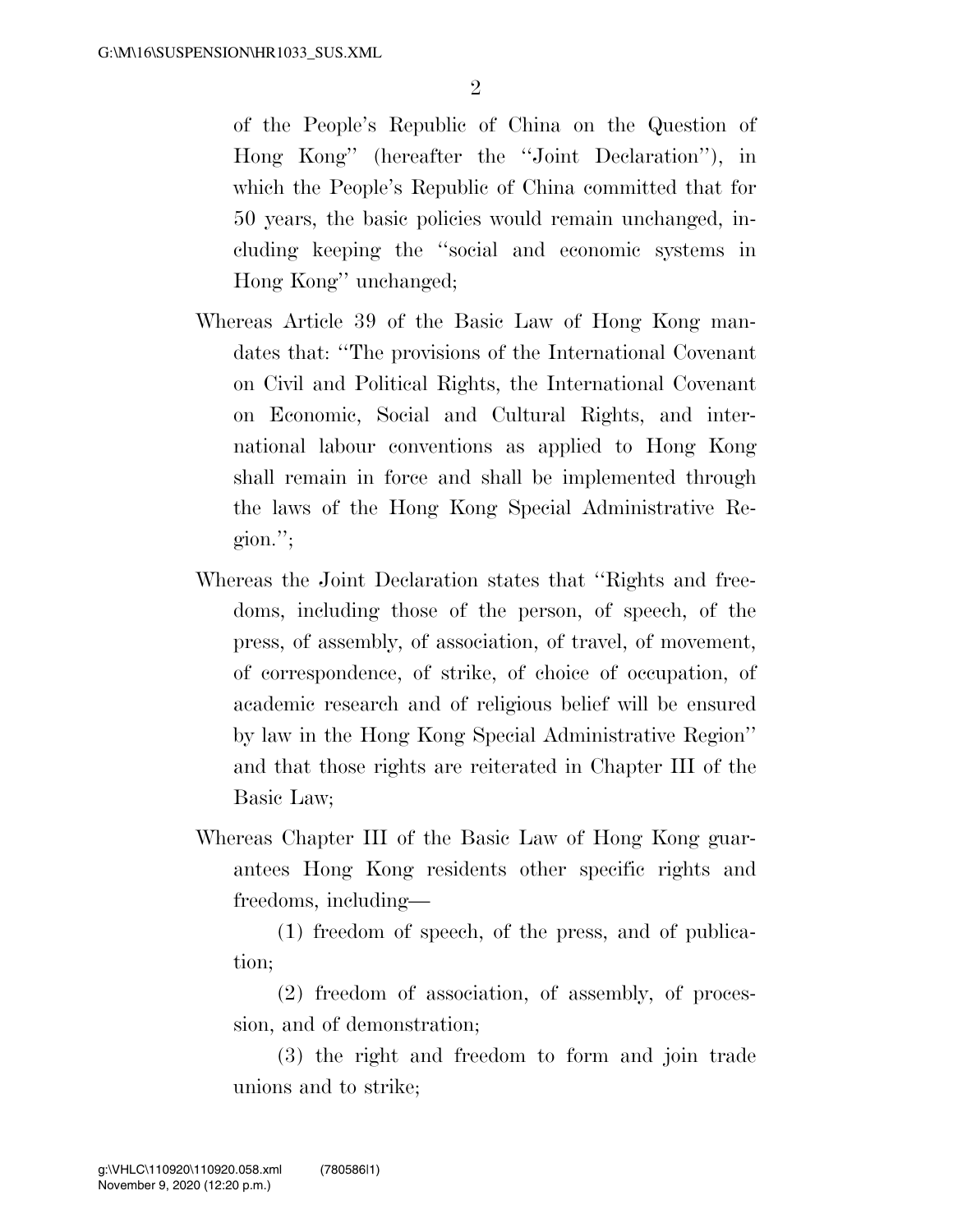(4) freedom from arbitrary or unlawful arrest, detention, or imprisonment;

(5) freedom from arbitrary or unlawful search of, or intrusion into, a Hong Kong resident's home or other premises;

(6) freedom and privacy of communication;

(7) freedom of movement within the Hong Kong Special Administrative Region ("HKSAR");

(8) freedom of emigration to other countries and regions;

(9) freedom of conscience; and

(10) the right to institute legal proceedings in the courts against the acts of the executive authorities and their personnel;

- Whereas the PRC National People's Congress Standing Committee (NPCSC) has inserted a national security law directly into Annex III of the Basic Law of Hong Kong, and said national security law is purportedly intended to prevent and punish acts of ''separating the country, subverting state power, and organizing terroristic activities'';
- Whereas said action is a flagrant violation of Hong Kong's autonomy and rule of law in that Article 18 of the Basic Law provides that laws included in Annex III are "confined to those relating to defense and foreign affairs as well as other matters outside the limits of the autonomy of the Region as specified by this Law'';
- Whereas Article 11 of the Joint Declaration states that ''The maintenance of public order in the Hong Kong Special Administrative Region will be the responsibility of the Government of the Hong Kong Special Administrative Region'';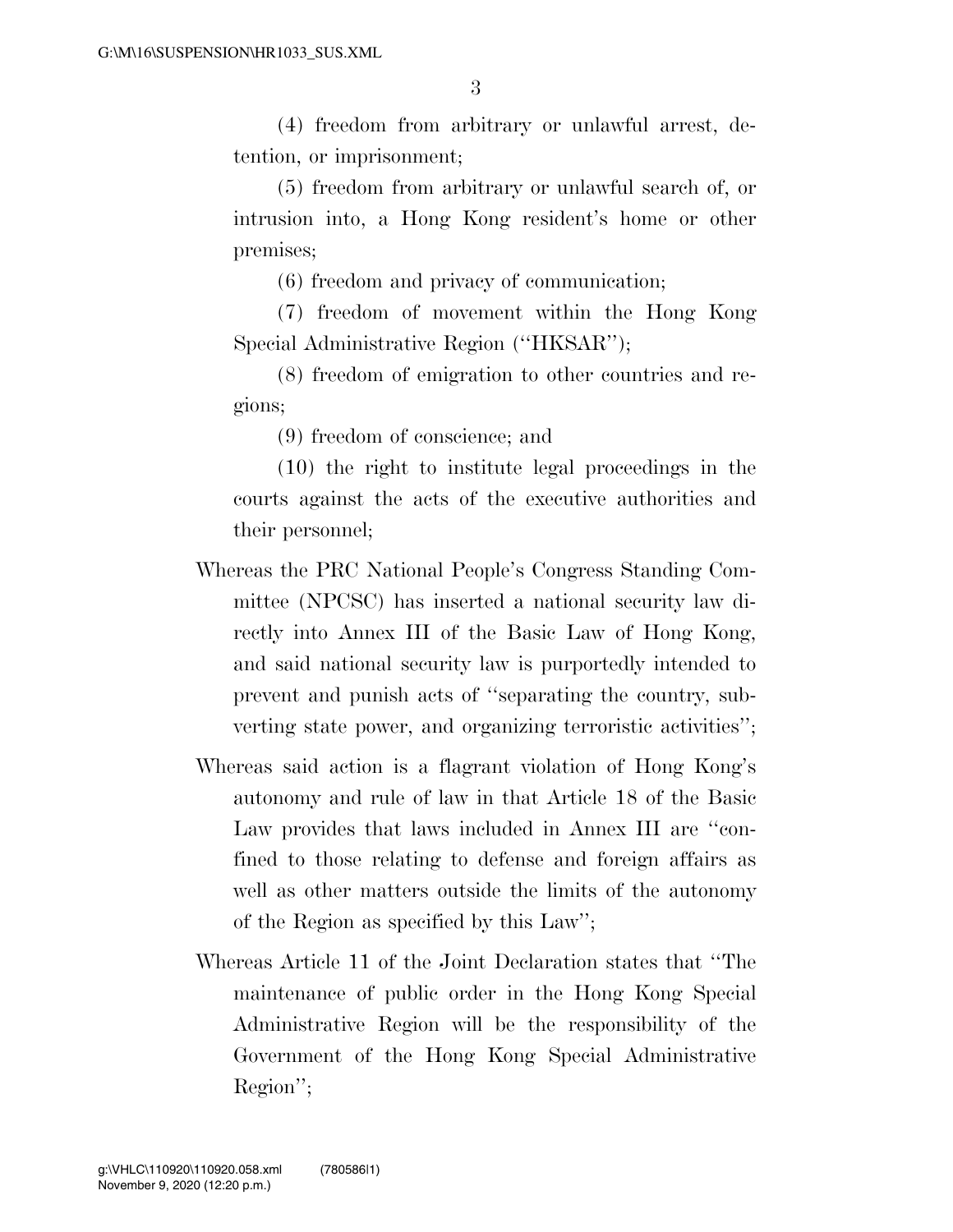- Whereas the national security law promulgated by the NPCSC violates Article 11 of the Joint Declaration by establishing PRC entities in Hong Kong with powers over public order;
- Whereas Article 23 further specifies that ''[Hong Kong] shall enact laws on its own to prohibit any act of treason, secession, sedition, subversion against the Central People's Government'';
- Whereas through a similar abuse of Annex III of the Basic Law of Hong Kong, the PRC Government caused the adoption of the National Anthem Law in Hong Kong, which curtails the freedom of speech and carries a maximum sentence of 3 years, mirroring the extent of sentence under the People's Republic of China Criminal Law;
- Whereas the PRC Government's repeated and heavy-handed actions to undermine the rule of law in Hong Kong and Hong Kong's high degree of autonomy will only further escalate the ongoing protests and increase public disapproval of the PRC and the HKSAR Government, jeopardizing Hong Kong's future as an open and prosperous international city;
- Whereas the full Chinese-language text of the national security legislation was not revealed until the Hong Kong Chief Executive promulgated the law in Hong Kong at 11 p.m. on June 30, 2020, making it only the second law since 2008 that the NPCSC has passed without releasing a draft for public comment; and
- Whereas the imposition of this national security legislation, which undermines the established rights and freedoms of Hong Kong residents provided in the Joint Declaration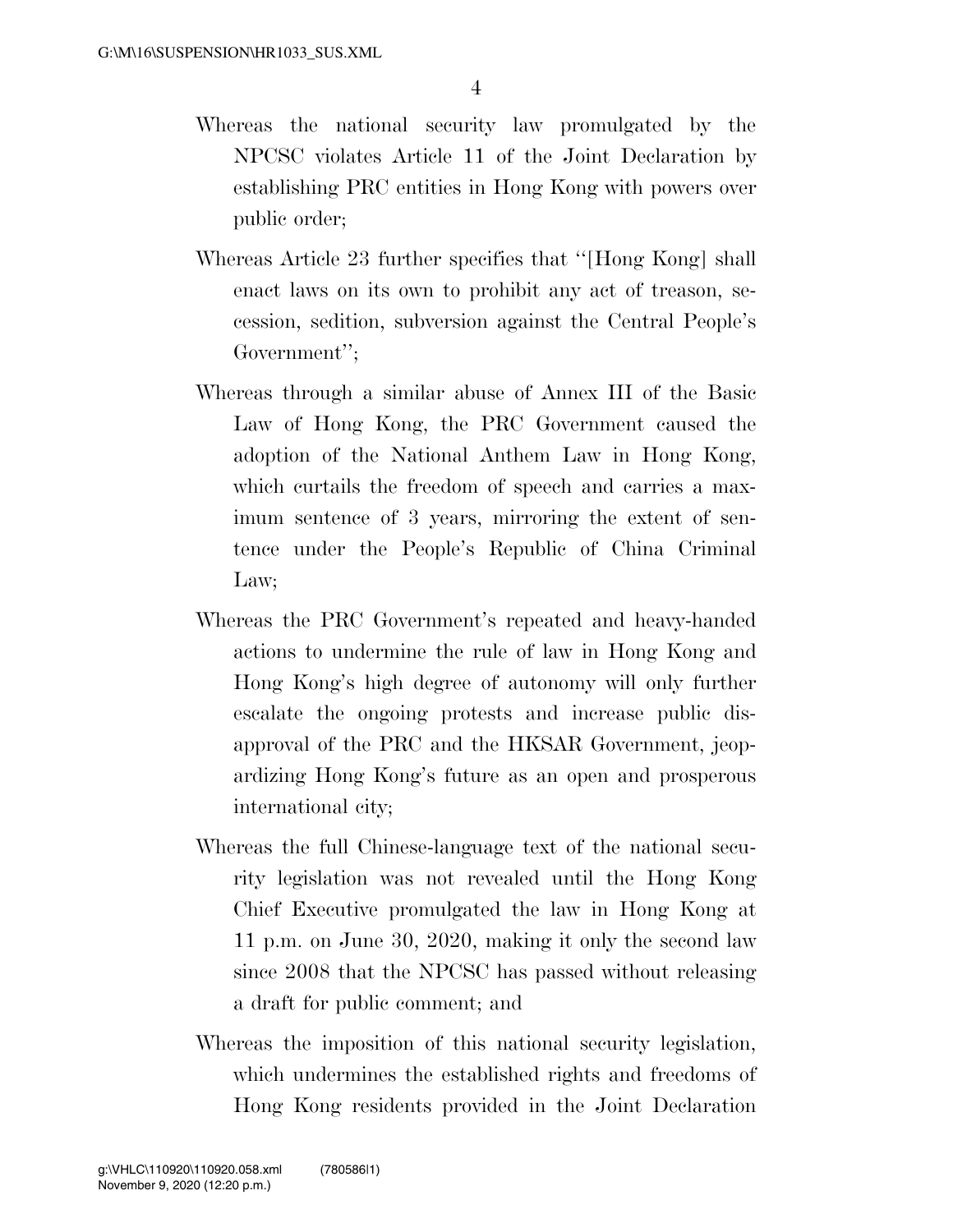and the Basic Law, constitutes a violation of commitments made by the PRC under international law: Now, therefore, be it

*Resolved,* That the House of Representatives—

 (1) underscores that democratic societies around the world stand in solidarity with the people of Hong Kong, who face grave threats to their invio-lable rights and freedoms;

 (2) condemns the action by the People's Repub- lic of China's National People's Congress to advance national security legislation for Hong Kong through irregular procedures, which constitutes a violation of the letter and spirit of the Joint Declaration, and the Basic Law which is the implementing document of the Joint Declaration;

 (3) asserts that such actions by the People's Republic of China undermine its credibility within the international community, including the People's Republic of China's credibility in honoring its com- mitments to international agreements and respecting internationally recognized human rights;

 (4) calls on the People's Republic of China to immediately rectify provisions of the national secu-21 rity law inconsistent with the Joint Declaration and other provisions of the Basic Law including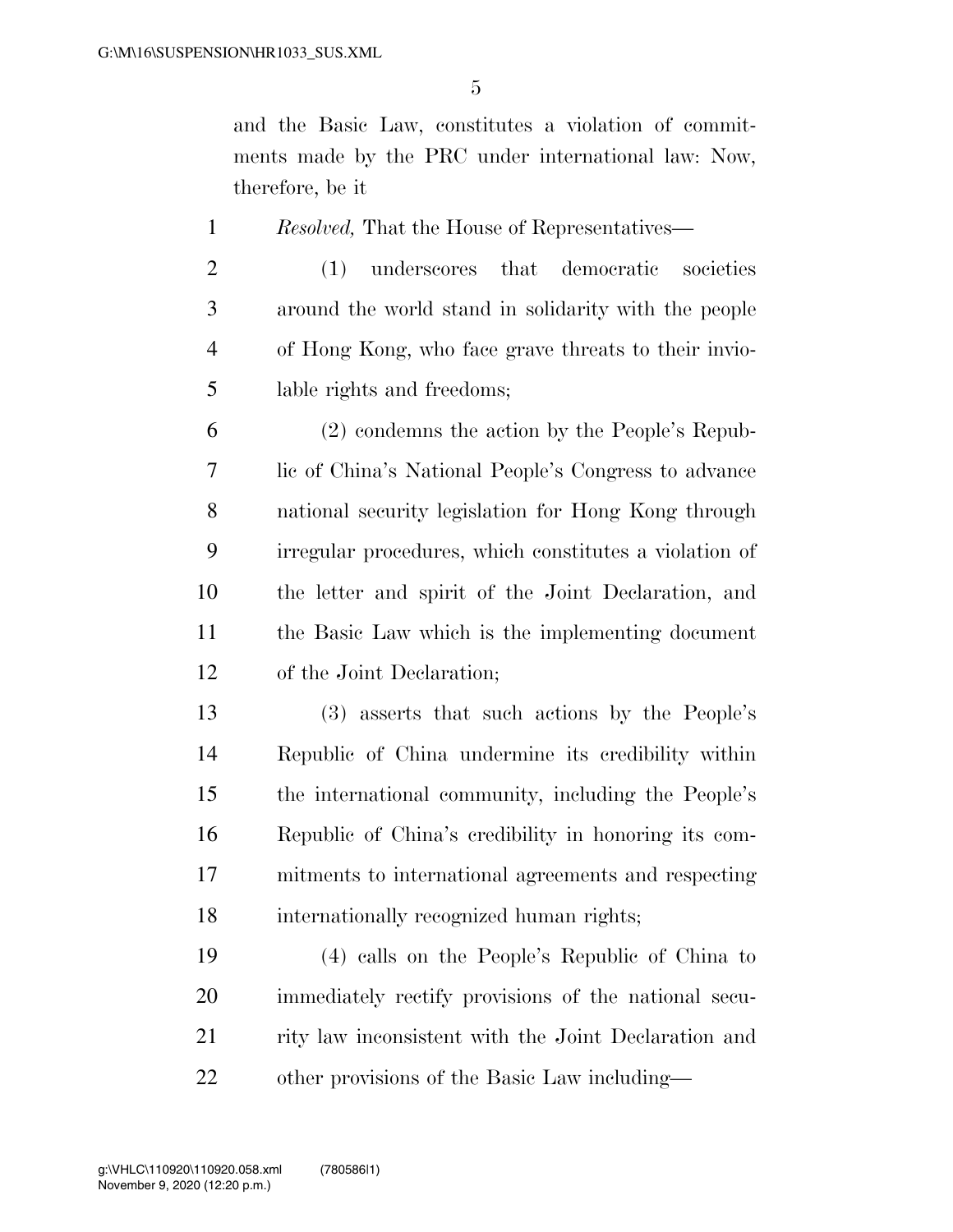| $\mathbf{1}$   | (A) the judicial processes for national secu-           |
|----------------|---------------------------------------------------------|
| $\overline{2}$ | rity cases; and                                         |
| 3              | (B) the law's asserted extraterritorial ju-             |
| $\overline{4}$ | risdiction; and                                         |
| 5              | (5) advises the President, the Secretary of             |
| 6              | State, and the Secretary of Treasury to coordinate      |
| 7              | with allies and partners to respond to developments     |
| 8              | in Hong Kong, including by—                             |
| 9              | (A) appointing a United Nations Special                 |
| 10             | Envoy for Hong Kong;                                    |
| 11             | (B) encouraging all relevant United Na-                 |
| 12             | tions special rapporteurs to closely monitor and        |
| 13             | report on People's Republic of China's policies         |
| 14             | Hong Kong, including the Special<br>$\operatorname{in}$ |
| 15             | Rapporteur on freedom of opinion and expres-            |
| 16             | sion, the Special Rapporteur on freedom of              |
| 17             | peaceful assembly and of association, the Spe-          |
| 18             | cial Rapporteur on human rights defenders, the          |
| 19             | Special Rapporteur on the independence<br>- of          |
| 20             | judges and lawyers, the Special Rapporteur on           |
| 21             | the promotion and protection of human rights            |
| 22             | and fundamental freedoms while countering ter-          |
| 23             | rorism, the Special Rapporteur on torture, and          |
| 24             | the Working Group on arbitrary detention;               |